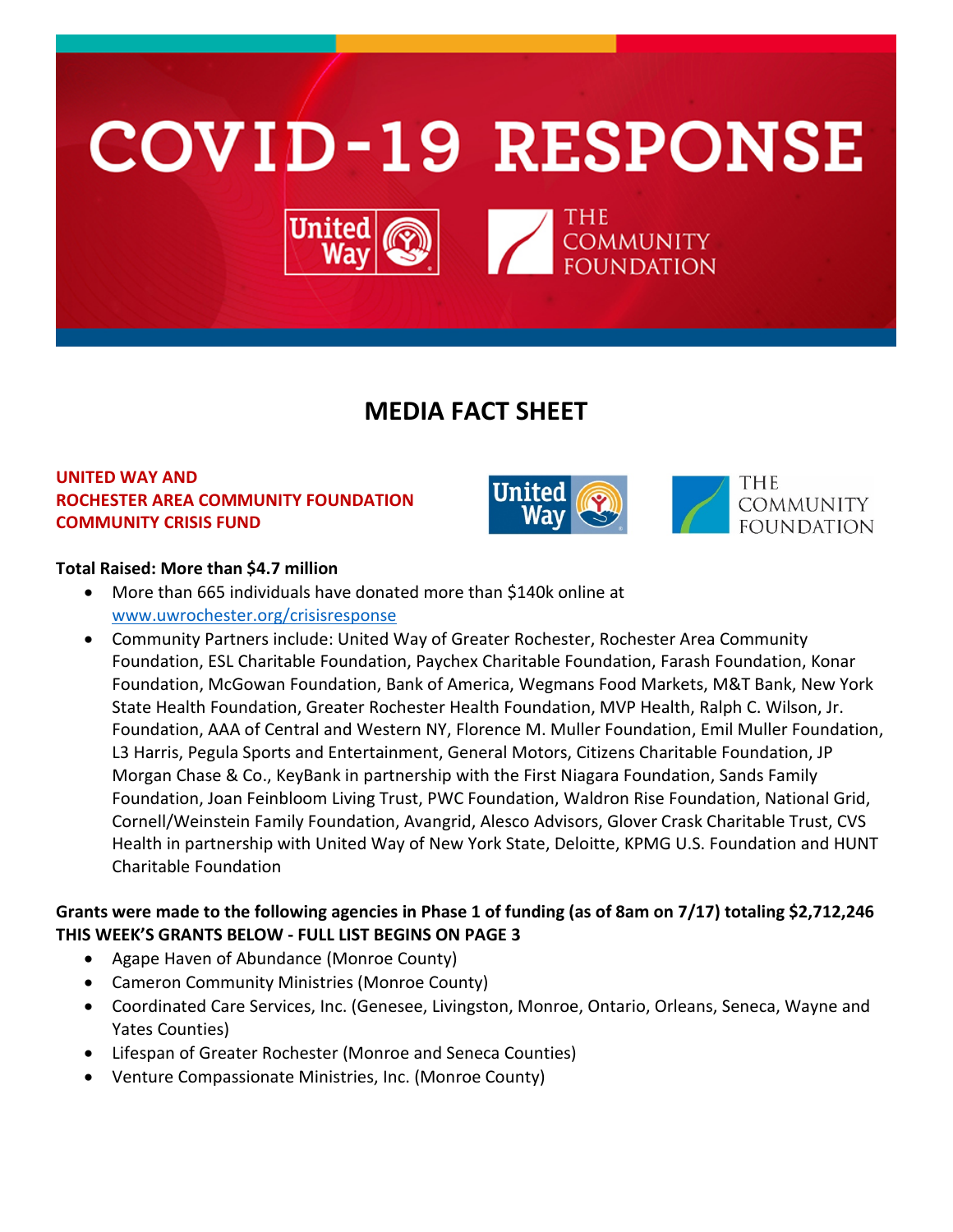

#### **MASKMAKERS**

**We anticipate that more than 50,000 homemade masks are needed for nonprofit staff and clients**—and we need the community's help to keep their staff and clients safe and healthy during the COVID-19 pandemic. **We have received 14,000 homemade masks to provide to local nonprofits. 35,500 homemade masks have been requested by nonprofits – we still need your help!** Community members can visit www.uwrochester.org/covidmasks to learn how they can donate homemade masks to be a United Way #MaskMaker.

#### **VOLUNTEER UNITED**

- Number of volunteers: **4,771 volunteer slots filled**
- Agency spotlight:
	- o **Daystar Kids** needs donations of disposable masks, disinfectant wipes and hand sanitizer. Donations can be dropped off Monday - Friday during business hours. [https://uwrochester.galaxydigital.com/need/detail/?need\\_id=526618](https://uwrochester.galaxydigital.com/need/detail/?need_id=526618)
	- See all volunteer opportunities at [www.uwrochester.org/covidvolunteer.](http://www.uwrochester.org/covidvolunteer)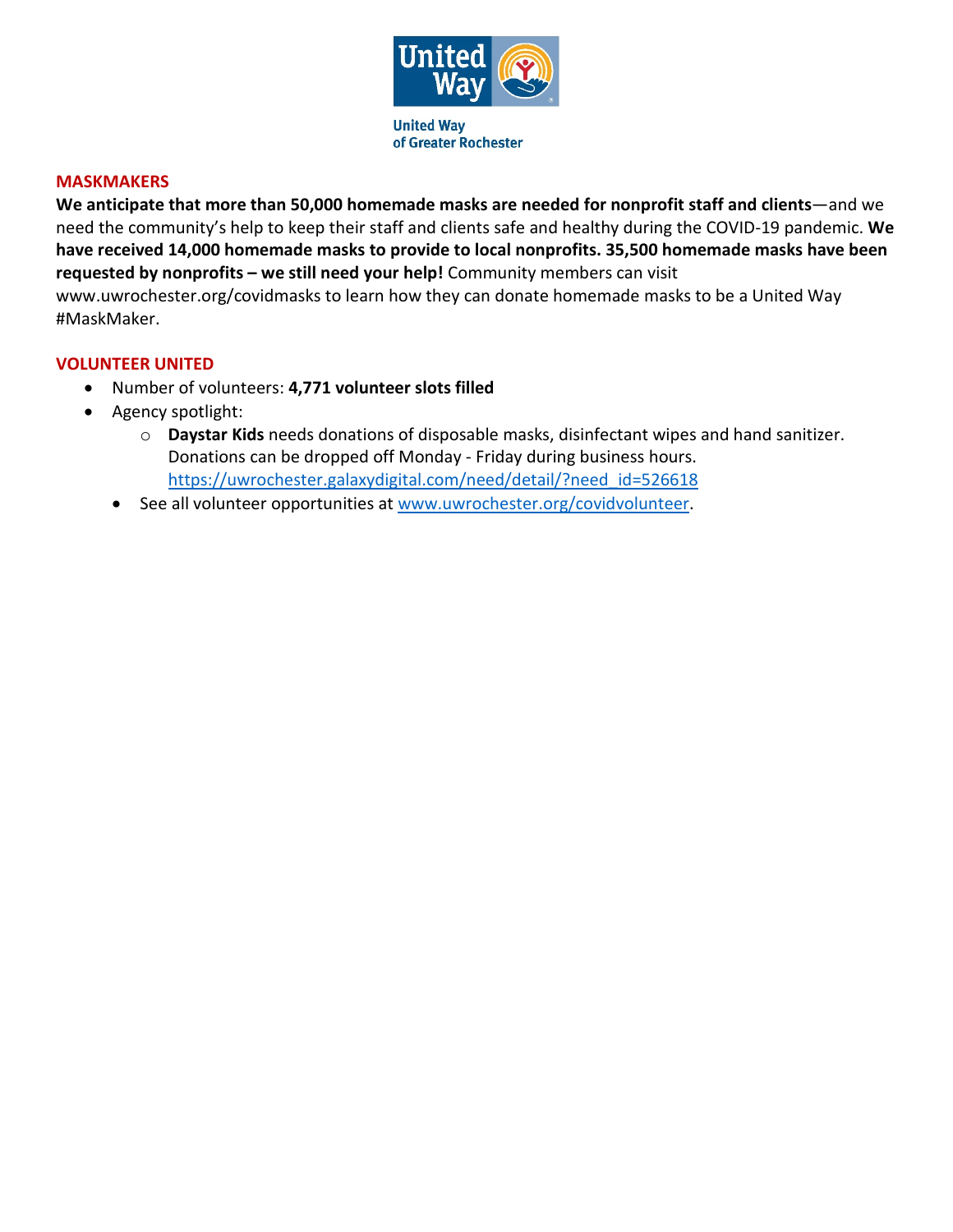# **COMPLETE LIST OF COMMUNITY CRISIS FUND GRANTS**

#### THIS WEEK'S GRANTS HIGHLIGHTED

- Agape Haven of Abundance (Monroe County)
- Cameron Community Ministries (Monroe County)
- Coordinated Care Services, Inc. (Genesee, Livingston, Monroe, Ontario, Orleans, Seneca, Wayne and Yates Counties)
- Lifespan of Greater Rochester (Monroe and Seneca Counties)
- Venture Compassionate Ministries, Inc. (Monroe County)
- Action for a Better Community (Monroe County)
- Alzheimer's Association, Rochester & Finger Lakes Region Chapter (Monroe, Genesee, Livingston, Ontario, Orleans, Seneca, Wayne and Yates Counties)
- American Red Cross, Greater Rochester Chapter (Genesee, Livingston, Monroe, Ontario, Orleans, Seneca, Wayne and Yates Counties)
- Anthony L. Jordan Health Corporation (Monroe County)
- ARC of Livingston-Wyoming (Livingston County)
- ARC of Wayne (Wayne County)
- Asbury First United Methodist Church (Monroe County)
- AutismUp (Monroe County)
- Baden Street Settlement (Monroe County)
- Beyond the Sanctuary (Monroe County)
- BluePrint Geneva, Inc. (Ontario County)
- Boys and Girls Club of Geneva (Ontario County)
- Boys & Girls Clubs of Rochester (Monroe County)
- Bridges for Brain Injury (Ontario County)
- Care Net Pregnancy Center (Ontario County)
- Carolyn's Cupboard at Abundant Grace Church (Monroe County)
- Catholic Charities Community Services (Livingston, Monroe, Ontario, Seneca, Wayne and Yates Counties)
- Catholic Charities of Buffalo (Orleans and Genesee Counties)
- Catholic Charities of Livingston County (Livingston County)
- Catholic Family Center (Monroe County)
- Celebrate! Family Church (Livingston County)
- Center for Community Alternatives (Monroe County)
- Center for Employment Opportunities (CEO) (Monroe County)
- Center for Youth Services (Monroe County)
- Charles Settlement House (Monroe County)
- Charlotte House, Inc. (Genesee, Livingston and Orleans County)
- Child Advocacy Center of the Finger Lakes (Ontario, Seneca and Yates Counties)
- Children's Institute (Monroe County)
- Community Action for Wyoming County (Wyoming County)
- Community Food Cupboard of Rochester (Monroe County)
- Community Hygiene Bank of Concordia Lutheran Church (Monroe County)
- Community Place of Greater Rochester (Monroe County)
- DePaul (Genesee, Monroe and Orleans County)
- East Rochester Community Resource Center (Monroe County)
- Eastern Services Worker Association (Monroe County)
- Edith B. Ford Memorial Library (Seneca County)
- Empire Justice Center (Genesee, Livingston, Monroe, Ontario, Orleans, Seneca, Wayne and Yates Counties)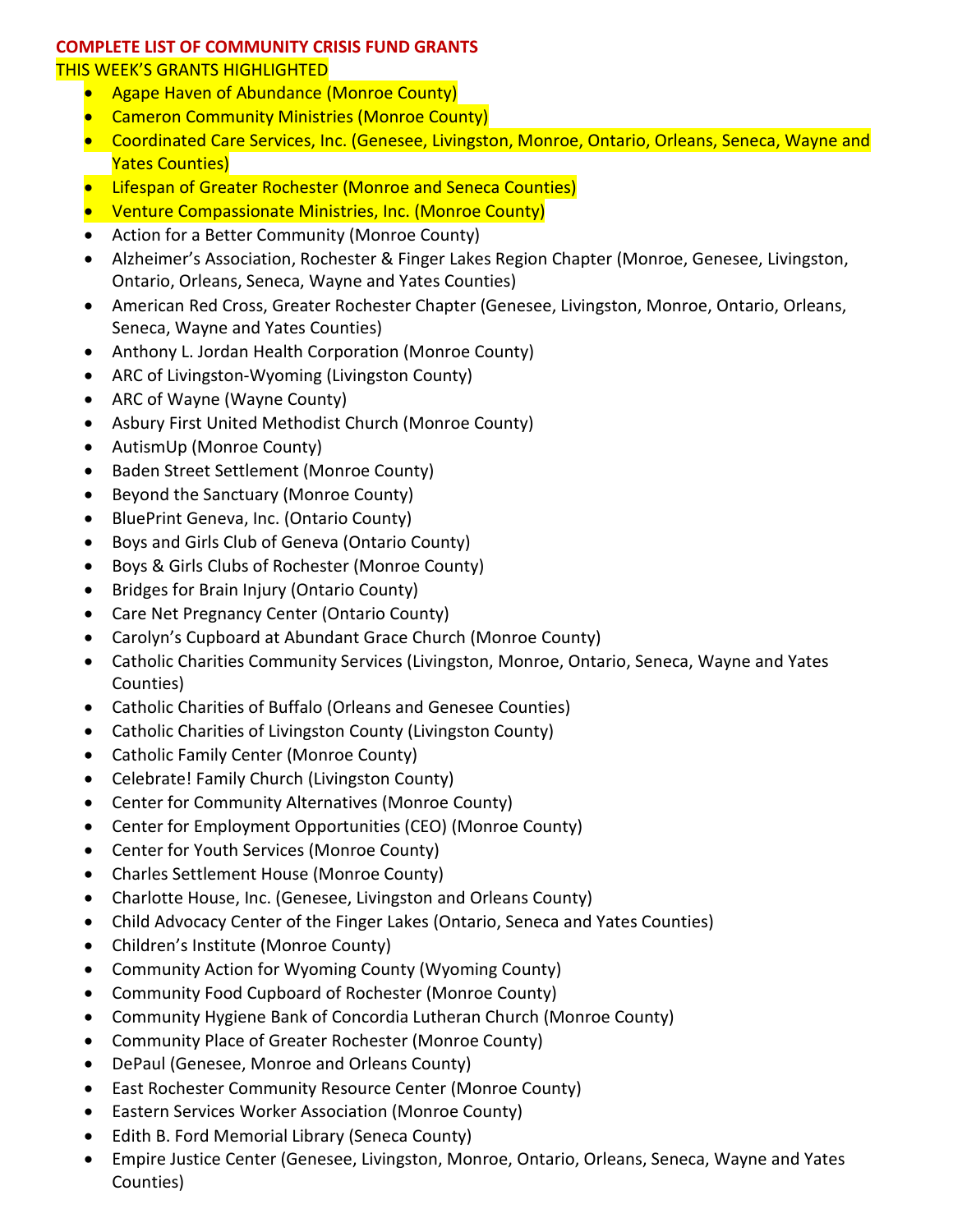- Empire Justice Center C.A.S.H. program (Genesee, Livingston, Monroe, Ontario, Orleans, Seneca, Wayne and Yates Counties)
- Endless Highway (Genesee, Livingston, Monroe, Ontario, Orleans, Seneca, Wayne and Yates Counties)
- Epilepsy-Pralid (Monroe and Ontario Counties)
- Family Counseling Service of the Finger Lakes (Wayne County)
- Finger Lakes Community Schools/Linked to Family Counseling Service of the Finger Lakes (Wayne County)
- Finger Lakes Counseling & Referral Agency (Ontario, Seneca, Wayne and Yates Counties)
- Foodlink (Genesee, Livingston, Monroe, Ontario, Orleans, Seneca, Wayne and Yates Counties)
- Gananda Education Foundation (Wayne County)
- GLOW YMCA (Genesee, Livingston, Orleans and Wyoming Counties)
- Goodwill of the Finger Lakes (Livingston, Monroe, Ontario, Seneca and Wayne Counties)
- Golisano Autism Center (Genesee, Livingston, Monroe and Ontario Counties)
- Goodwill of the Finger Lakes (Monroe County)
- Healthy Baby Network (Monroe County)
- Heritage Christian Services (Monroe County)
- Hope Lutheran Church (Monroe County)
- House of Mercy (Genesee, Livingston, Monroe, Ontario, Orleans, Seneca, Wayne and Yates Counties)
- Ibero-American Action League (Monroe County)
- Jewish Community Center of Greater Rochester (Monroe County)
- Jewish Home of Rochester (Monroe County)
- Jewish Family Services of Rochester (Monroe County)
- Joint Heirs Kingdom Ministries (Monroe, Ontario and Way Counties)
- Judicial Process Commission (Monroe County)
- Keeping our Promise Rochester (Monroe County)
- Ibero-American-Action League (Monroe County)
- Independent Living of the Genesee Region (Genesee and Orleans Counties)
- Interlaken Public Library (Seneca County)
- Legal Aid Society (Genesee, Livingston, Monroe, Ontario, Orleans and Wayne Counties)
- Lifespan (Monroe County)
- Living Well Mission (Yates County)
- Livingston County (Livingston County)
- Lodi Whittier Library (Seneca County)
- Loop Ministries (Monroe County)
- Mary Cariola Center (Monroe, Genesee, Livingston, Ontario, Orleans, Seneca, Wayne and Yates Counties)
- Mary's Place Refugee Outreach (Monroe County)
- Meals on Wheels (Monroe County)
- Medical Motor Services (Monroe County)
- Monroe Community College Foundation (Monroe County)
- Mt. Hope Family Center (Monroe County)
- Mozaic (Seneca and Yates Counties)
- Newark Food Closet (Wayne County)
- Ontario ARC NYSARC Inc, Ontario County Chapter (Ontario County)
- Pathway Home of the Finger Lakes (Seneca County)
- Patrick Place Comfort Care Home (Livingston and Monroe Counties)
- Planned Parenthood of Western and Central NY (Genesee, Livingston, Monroe, Ontario, Orleans, Wayne and Yates Counties)
- Pro Action of Steuben and Yates (Yates County)